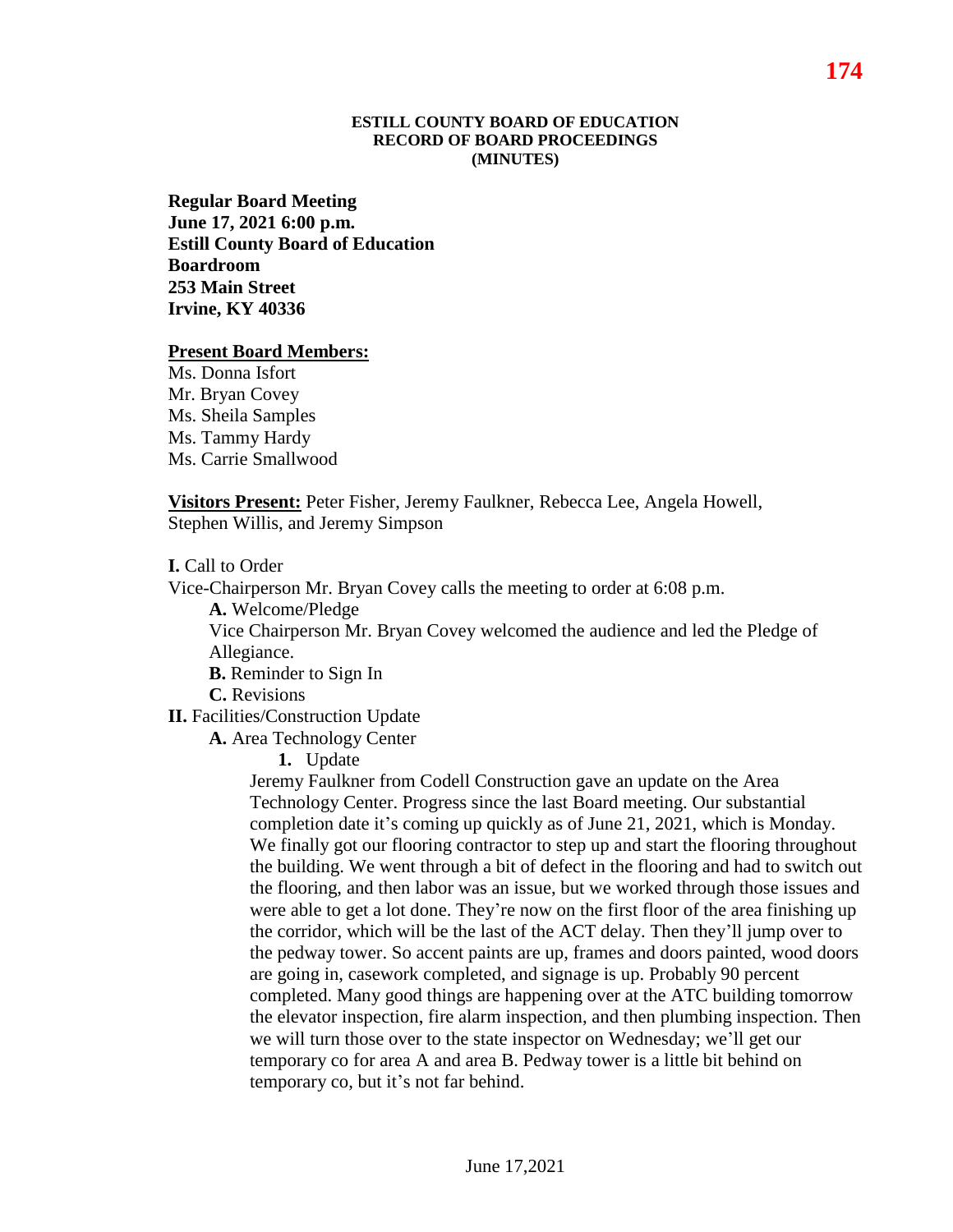**2.** Pay Application 22

**Order #14546 - Motion Passed:** Pay application #22 in the amount of 445,663.54 passed with a motion by Ms. Shiela Samples and a second by Ms. Tammy Hardy. **5 Yeas - 0 Nays**

| $\sim$ 1 Las - 0 1 Mays |     |
|-------------------------|-----|
| Mr. Bryan Covey         | Yes |
| Ms. Tammy Hardy         | Yes |
| Ms. Donna Isfort        | Yes |
| Ms. Shiela Samples      | Yes |
| Ms. Carrie Smallwood    | Yes |

**B.** Bus Garage

**1.** Update

Mr. Peter Fisher from Ross Tarrant Architects gave an update on the Bus Garage. Standafer has been working since the last board meeting. Progress has been made over the previous four weeks. They're working on wrapping up some final loose ends. The pressure washer is currently being installed, so that's one of the last things added to the project. The canopy lights have been installed and, an infrared heater has been relocated. They are completing the wiring to the power bus pedestals at this time, and we should have all of this wrapped up within ten days.

**C.** High School Phase 7 Renovation Project

**1.** Review results of HS Renovation Phase 7 Bid Packages from May 20, 2021, and June 10, 2021 bid openings

**2.** Consider/Approve Recommended Base Bid Awards for HS Renovation along with Alternates 2,3,5,6, and 10.

**Order #14547 - Motion Passed:** Board to approve low Base Bids and Alternates 2,3,5,6, and 10 in the total amount of \$11,749.774. Board passed with a motion by Ms. Donna Isfort and a second by Ms. Carrie Smallwood.

# **5 Yeas - 0 Nays**

| Mr. Bryan Covey      | <b>Yes</b> |
|----------------------|------------|
| Ms. Tammy Hardy      | <b>Yes</b> |
| Ms. Donna Isfort     | <b>Yes</b> |
| Ms. Shiela Samples   | <b>Yes</b> |
| Ms. Carrie Smallwood | <b>Yes</b> |

**3.** Approve revision of BG1 for High School Phase 7 to reflect approved Base Bid/Accepted Alternates.

**Order #14548-Motion Passed:** Approve revised BG-1 project application for \$14,238,466.35 passed with a motion by Ms. Donna Isfort and a second by Ms. Tammy Hardy **5 Yeas - 0 Nays**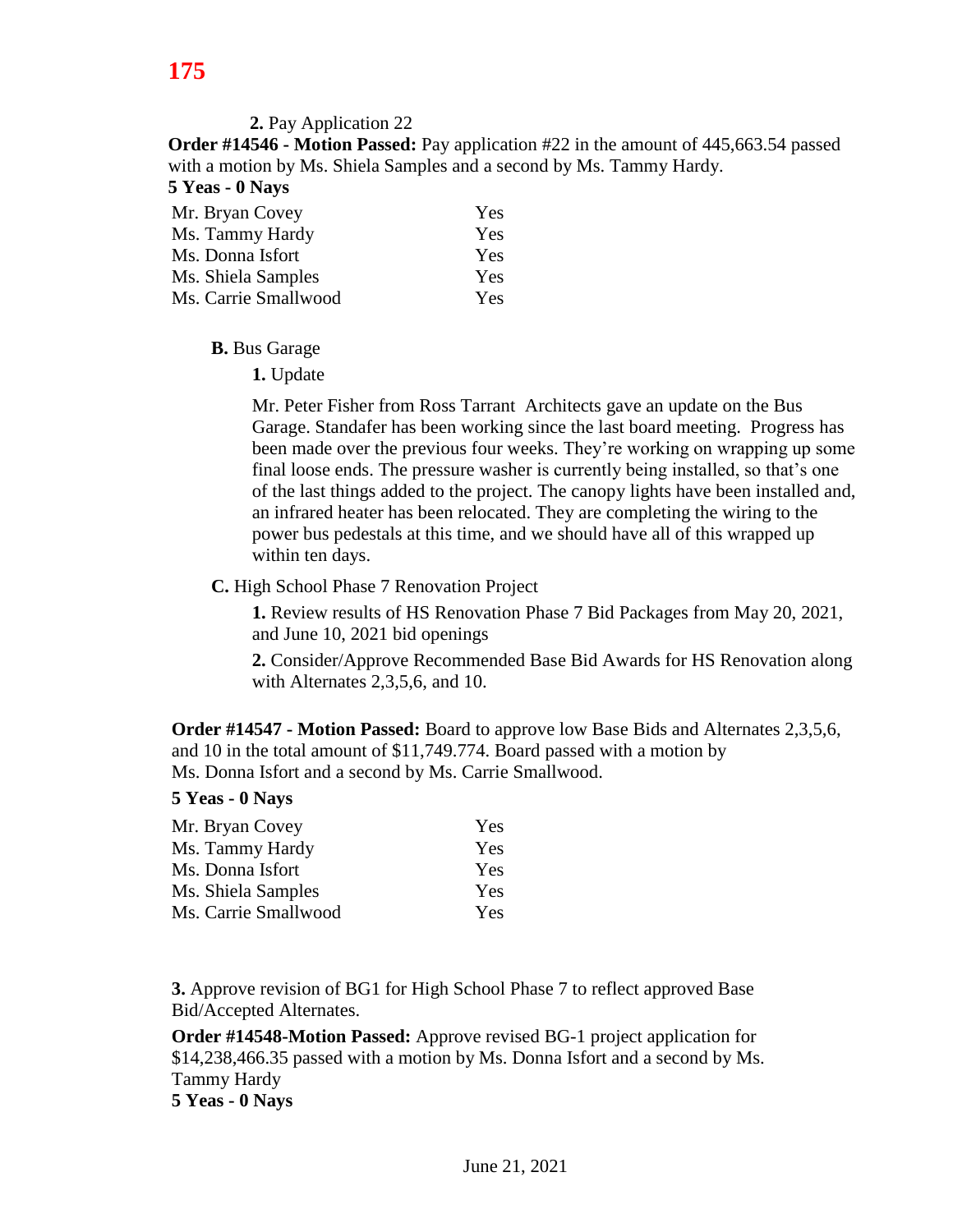| Mr. Bryan Covey      | <b>Yes</b> |
|----------------------|------------|
| Ms. Tammy Hardy      | <b>Yes</b> |
| Ms. Donna Isfort     | <b>Yes</b> |
| Ms. Shiela Samples   | <b>Yes</b> |
| Ms. Carrie Smallwood | <b>Yes</b> |

**D.** Air Quality Upgrades: ESSER II

Peter Fisher from Ross Tarrant Architects gave an update on the HVAC systems. The contractors have been notified. Contractors have a pre-construction meeting for those projects early next week with Mr. Reece on-site at West Irvine. Currently, in the shop drawing phase, The shop drawings are being reviewed right now. So work should happen before school starts.

**1.** West Irvine Elementary HVAC Upgrades

**a.** Updates

**2.** Estill County District-Wide Air Purification/HVAC Upgrades

**a.** Update

#### **III.** Action Items

**A.** KSBA Policy Service: Policy Revisions First Reading (See attachments) **Order #14549 - Motion Passed:** passed by Ms. Donna Isfort and a second by Ms. Tammy Hardy.

#### **5 Yeas - 0 Nays**

| Mr. Bryan Covey      | Yes |
|----------------------|-----|
| Ms. Tammy Hardy      | Yes |
| Ms. Donna Isfort     | Yes |
| Ms. Shiela Samples   | Yes |
| Ms. Carrie Smallwood | Yes |

**B.** Property Insurance and Workers' Compensation

**Order #14550 - Motion Passed:** Board approved Liberty Mutual and KEMI for the School District property insurance and workers' compensation. The insurance policies were passed with a motion by Ms. Shiela Samples and a second by Ms. Tammy Hardy.

#### **5 Yeas - 0 Nays**

| Mr. Bryan Covey      | Yes |
|----------------------|-----|
| Ms. Tammy Hardy      | Yes |
| Ms. Donna Isfort     | Yes |
| Ms. Shiela Samples   | Yes |
| Ms. Carrie Smallwood | Yes |

## **C.** Cyber

**Order #14551 - Motion Passed:** Board approved to carry cyber liability and privacy coverage passed with a motion by Ms. Shiela Samples and a second by Ms. Tammy Hardy.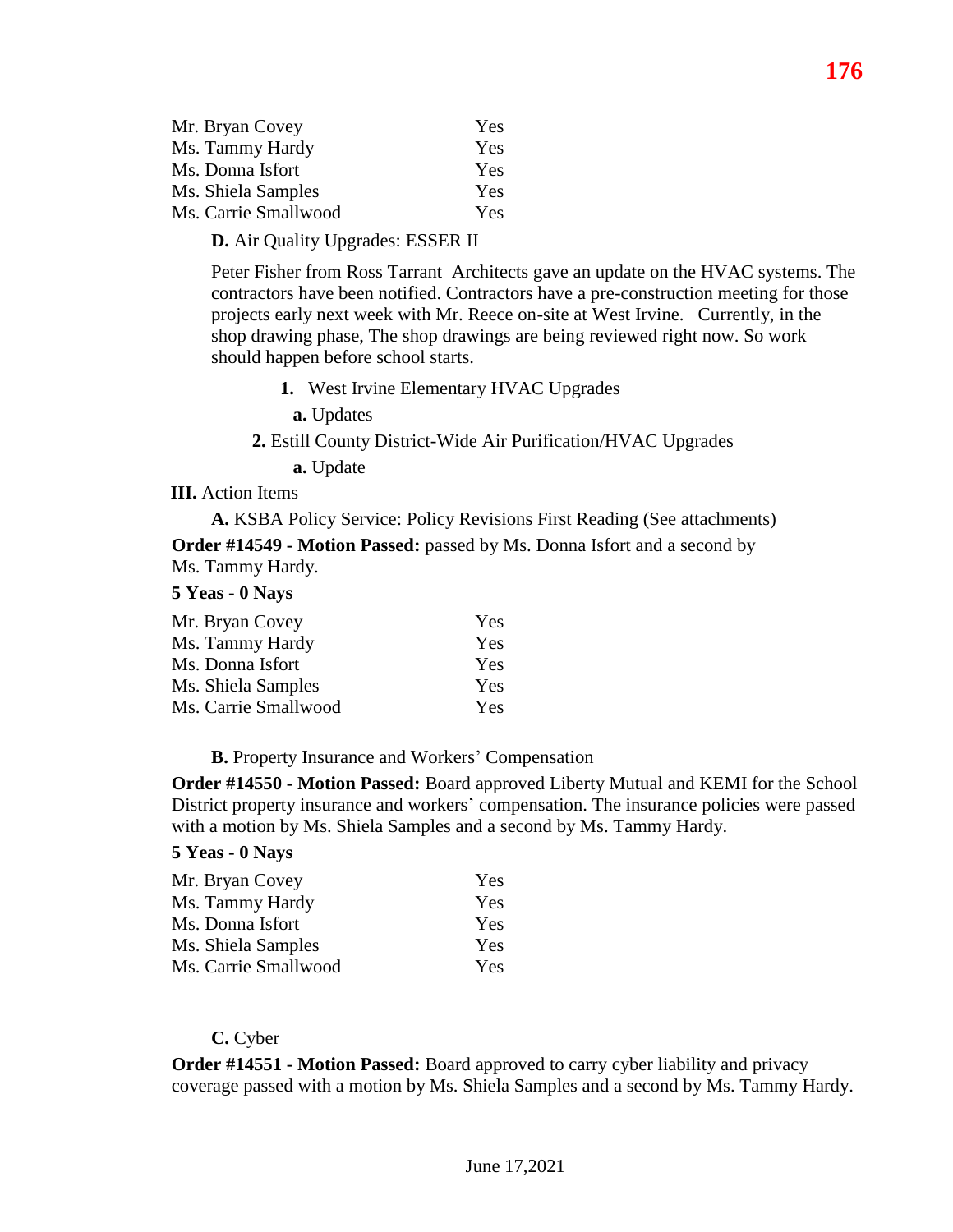# **177**

**5 Yeas - 0 Nays**

| Mr. Bryan Covey      | Yes |
|----------------------|-----|
| Ms. Tammy Hardy      | Yes |
| Ms. Donna Isfort     | Yes |
| Ms. Shiela Samples   | Yes |
| Ms. Carrie Smallwood | Yes |

**1.** District Cybersecurity health-check reports Mr. Jeremy Simpson gave his annual report.

**D.** FY 22 Bond of Depository

**Order #14552 - Motion Passed:** passed with a motion by Ms. Shiela Samples and a second by Ms. Donna Isfort.

### **5 Yeas - 0 Nays**

| Mr. Bryan Covey      | Yes |
|----------------------|-----|
| Ms. Tammy Hardy      | Yes |
| Ms. Donna Isfort     | Yes |
| Ms. Shiela Samples   | Yes |
| Ms. Carrie Smallwood | Yes |

### **E.** Approve Treasure Bond

**Order #14553 - Motion Passed:** passed with a motion by Ms. Donna Isfort and a second by Ms. Tammy Hardy.

# **5 Yeas - 0 Nays**

| Mr. Bryan Covey      | Yes |  |
|----------------------|-----|--|
| Ms. Tammy Hardy      | Yes |  |
| Ms. Donna Isfort     | Yes |  |
| Ms. Shiela Samples   | Yes |  |
| Ms. Carrie Smallwood | Yes |  |

**F.** Out of State Field Trips – ECHS Marching Band(Tentative Approval)

**Order #14554 - Motion Passed:** passed with a motion by Ms. Shiela Samples and a second by Ms. Tammy Hardy.

## **5 Yeas - 0 Nays**

| Mr. Bryan Covey      | Yes.       |
|----------------------|------------|
| Ms. Tammy Hardy      | Yes.       |
| Ms. Donna Isfort     | Yes.       |
| Ms. Shiela Samples   | <b>Yes</b> |
| Ms. Carrie Smallwood | Yes.       |

### **G.** FY 22 SRO Agreement

**Order #14555 - Motion Passed:** SRO agreement with the Estill County Sheriffs Department passed with a motion by Ms. Shiela Samples and a second by Ms. Donna Isfort.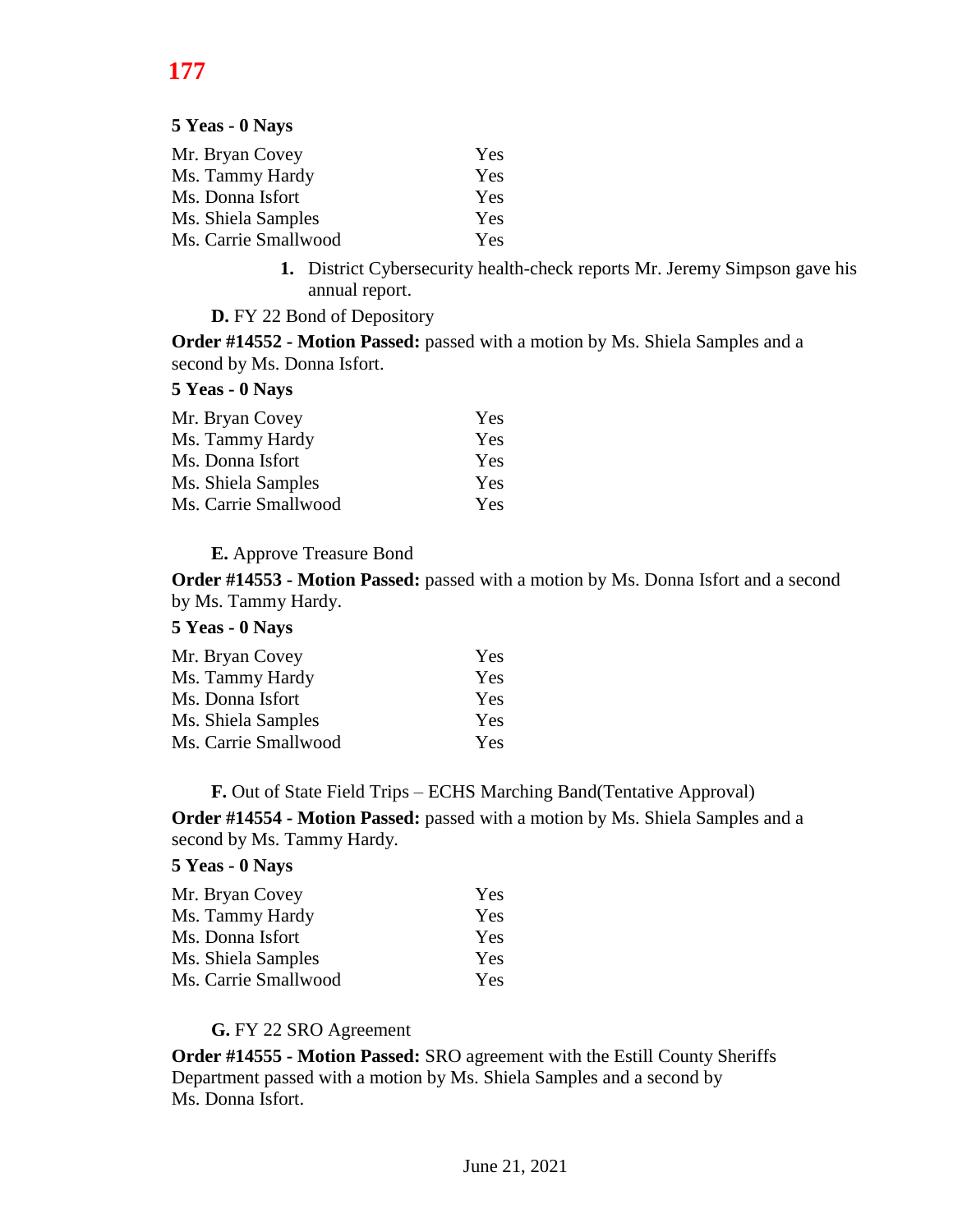## **5 Yeas - 0 Nays**

| Mr. Bryan Covey      | Yes |
|----------------------|-----|
| Ms. Tammy Hardy      | Yes |
| Mrs. Donna Isfort    | Yes |
| Ms. Shiela Samples   | Yes |
| Ms. Carrie Smallwood | Yes |

**H.** Interagency Agreement South Central Headstart

**Order #14556 - Motion Passed:** Interagency agreement with South Central Headstart passed with a motion by Ms. Shiela Samples and a second by Ms. Tammy Hardy.

## **5 Yeas - 0 Nays**

| Yes |
|-----|
| Yes |
| Yes |
| Yes |
| Yes |
|     |

**I.** Physical Therapy Contract

The physical therapy contract is tabled till the June 29, 2021 board meeting.

**IV.** Consent (Action) Items

**Order #14557 - Motion Passed:** Approval of the consent items passed with a motion by Ms. Shiela Samples and a second by Ms. Tammy Hardy.

# **5 Yeas - 0 Nays**

| Mr. Bryan Covey      | Yes |
|----------------------|-----|
| Ms. Tammy Hardy      | Yes |
| Ms. Donna Isfort     | Yes |
| Ms. Shiela Samples   | Yes |
| Ms. Carrie Smallwood | Yes |
|                      |     |

**A.** Approve Board Meeting Minutes May 20, 2021.

**B.** Approve Treasurer's Report and Payment of Bills

**C.** Consulting Contract (Millennium Learning Contract)

**D.** Leader in Me Agreement

**E.** FRYSC CORPS program during the 2021-2022 School Year.

**F.** District Professional Learning Plan/CDIP

**G.** District Salary Schedule Clean Up

**H.** Other

**V.** Superintendent's Report

**A.** Notification of Personnel Actions (See Insert)

**B.** Superintendents Evaluation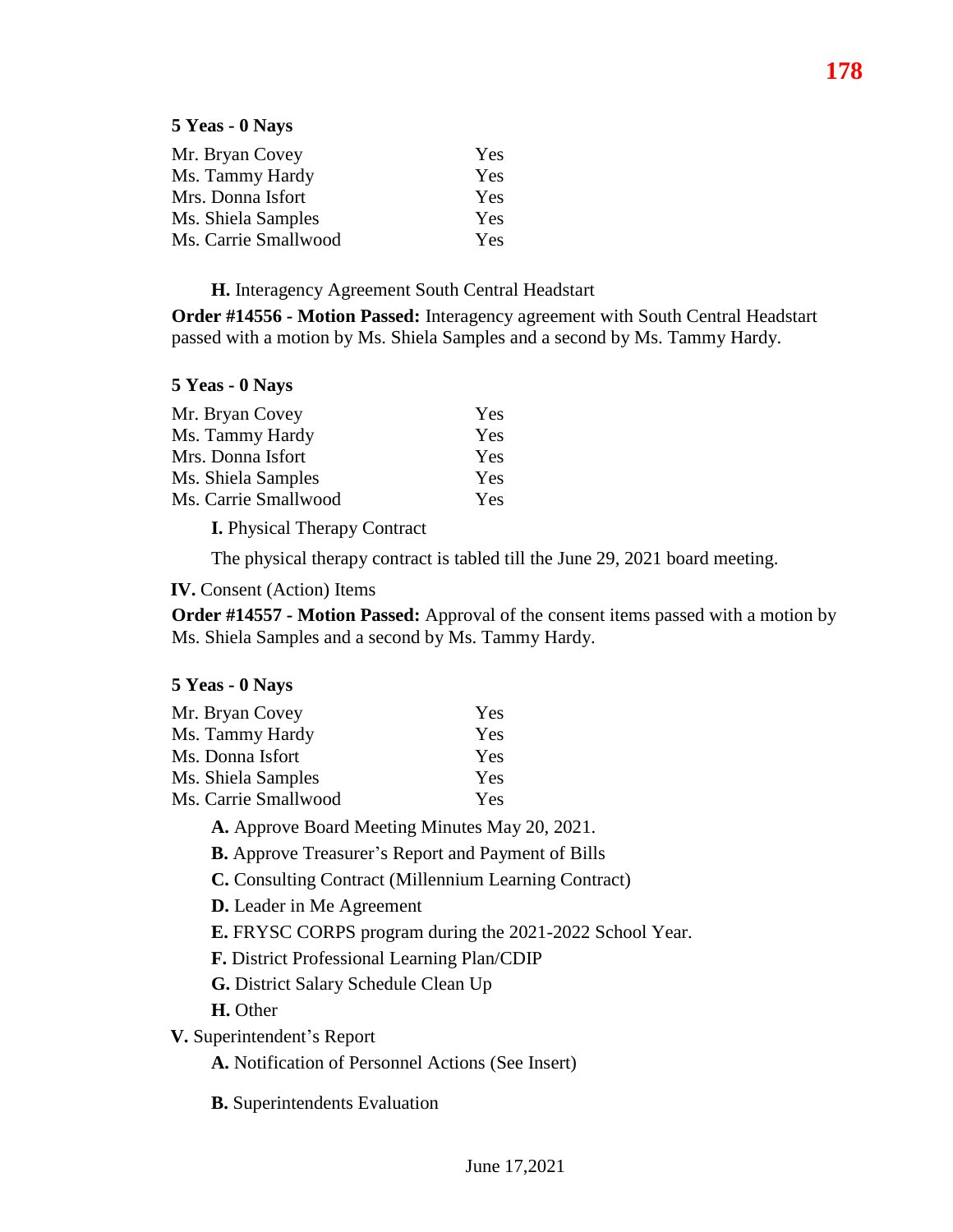**C.** KSBA's 2021 Summer Leadership Institute to be held July 16-17 at the Marriott Griffin Gate in Lexington

The superintendent evaluation will take place at the June 29, 2021 board meeting.

**D.** Fundraiser Reports (see insert)

**E.** Summer School Update

Three hundred and five students are currently participating in Summer School.

**F.** HB 563 update: Information concerning the CBE lawsuit was discussed.

No action needed at this time on the HB 563

**G.** Estill County High School Ticket Policy

**H.** Estill County Athletics Foundation for Excellence is in the talking phase. This program would be for all sports boosters.

**I.** Other: Lettering for the ATC pedway was discussed. We were looking at an option to use a vinyl window covering to allow greater visibility and safety. We will look at a solution for nighttime viewing.

**VI.** Board Member Forum

Mr. Bryan Covey just wanted to thank you all for seeing the vision to have top-notch facilities. It's incredible what a nickel will do. There are people out there that didn't believe in the recallable nickel, and I understand people had concerns, but I am very thankful for Donna, Rhonda Hardy, and Jenny Joe Niece. The Board members were going out in the community, sitting and listening to people's complaints and trying to explain the recallable nickel. We are going to have top-notch facilities.

Ms. Donna Isfort stated Mr. Saylor always tells everybody it's all about the students. It was for the students, and it was personal for all of us. I mean, we all had children, and you all sitting up here have had children that have gone through the system, so it was about the students, and we never lost our vision and our focus for that. I told everybody at the dedication if God's in something, you're not going to fail. I can't tell you how many prayers I said for all of this to be a success, and you know I'm just beyond excited and proud, and I hope everyone else who lives here in the community is.

**VII.** Public Comments

At this time, there are no public comments to report.

**VIII.** Adjourn